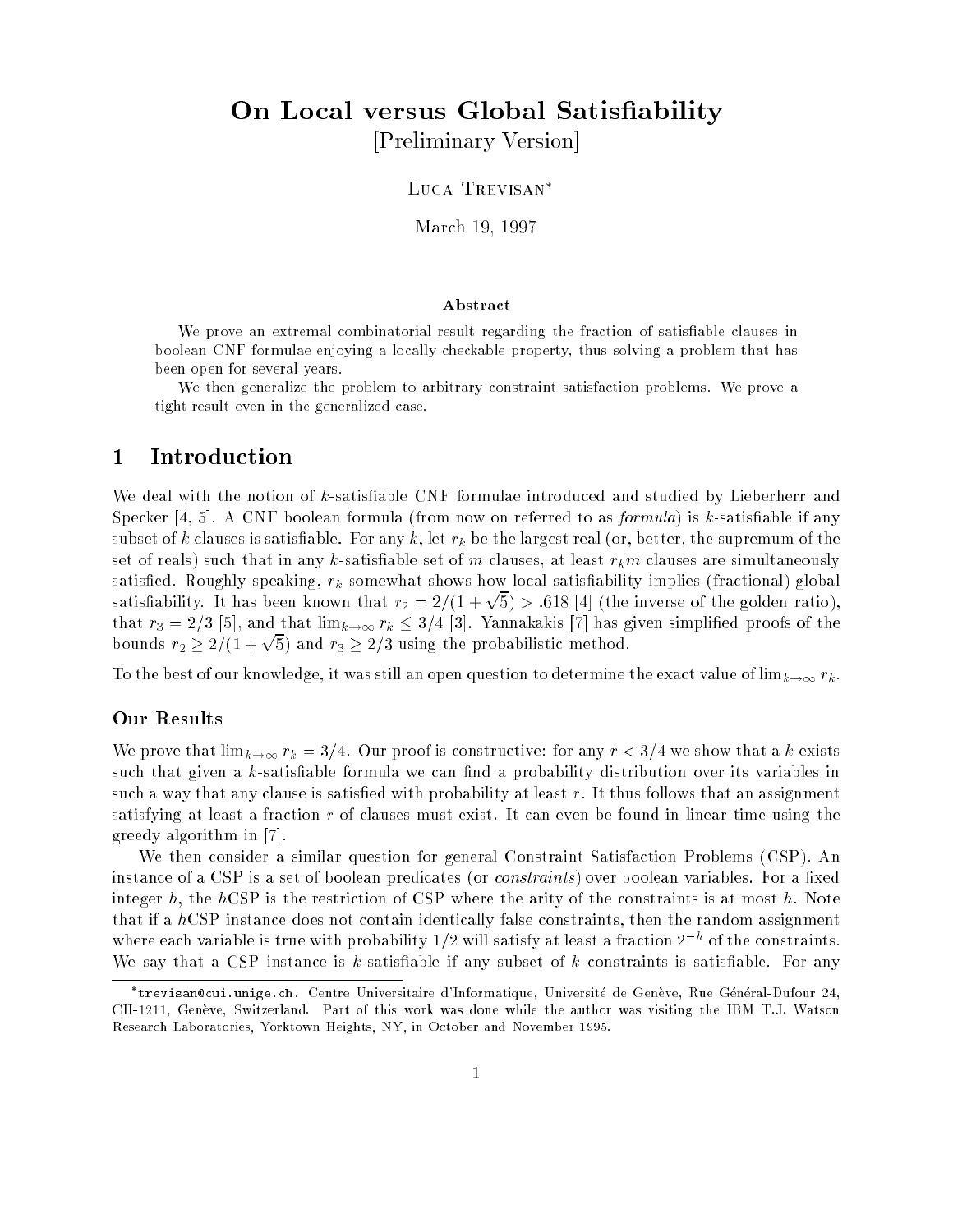integers  $h$  and  $k,$  we define  $r_k^{\infty}$  as the supremum of the reals such that for any  $k$ -satisfiable instance of hCSP with  $m$  constraints, at least  $r_k^{\leftrightarrow}m$  are satisfiable.

We prove  $\lim_{k\to\infty} r_k^{n-j} = 2^{1-n}$ . For the lower bound, it will be easy to use the probabilistic method to obtain  $r_{h+1}^{(n)} \geq 2^{1-n}$ . In order to prove the upper bound  $r_k^{(n)} \leq 2^{1-n}$  for all k we will need a construction of hypergraphs that generalizes the known construction of graphs with small maximum cut and large girth [1].

### **Preliminary Definitions**

A CNF boolean formula (or, simply, a formula) is a set  $\{C_1, \ldots, C_m\}$  of disjunctive clauses over a set of variables  $X = \{x_1, \ldots, x_n\}$ . A disjunctive clause is a disjunction of literals where each literal is either a variable  $x_i$  or a negated variable  $-x_i$ . An assignment for  $\phi$  is a mapping  $\tau : X \to \{\text{true}, \text{false}\}\$ that associates a *truth value* with any variable. If l is a literal, then we say that  $\tau$  satisfies l if either  $l = x$  and  $\tau(x) =$  true or  $l = \neg x$  and  $\tau(x) =$  false. If  $C = l_1 \vee \ldots \vee l_h$  is a clause, we say that satises <sup>C</sup> if satises <sup>l</sup> <sup>j</sup> for some <sup>j</sup> 2 f1; : : : ; hg. A formula is k-satisable [4] if any subset of k clauses of  $\phi$  is satisfiable.

An istance of CSP is set  $\{C_1,\ldots,C_m\}$  of constraints over a set of variables  $X = \{x_1,\ldots,x_n\}$ . A constraint is a boolean predicate applied to variables from X. An instance of  $hCSP$  (where h is an integer) is an instance of CSP where the arity of all the predicates is at most h. We define assignments, satisfiability, and k-satisfiability as for formulae, with "clauses" replaced by "constraints" in the definitions.

A random assignment is a probability distribution over all the assignment. We will restrict ourselves to random assignments where each variable is assigned true with a certain probability, independently of the assignments to the other variables (it would actually suffice bounded independence). Thus a random assignment  $\tau_R$  is entirely specified by the probabilities  $\{p_x\}_{x\in X}$ , where  $\Pr[\tau_R(x) = \text{true}] = p_x$ . To save notation, we will write  $\Pr[x = \text{true}]$  in place of  $\Pr[\tau_R(x) = \text{true}]$ when the random assignment is clear from the context.

### <sup>2</sup> The CNF result

#### 2.1 Yannakakis' Argument and How to Extend it: an Informal Account

In order to present the main ideas underlying our proof, let us first recall Yannakakis' proof that  $r_3 \geq 2/3$ . Given a 3-satisfiable formula he shows how to find a probability distribution over the variables that satisfies all clauses with probability at least  $2/3$ . If a literal l occurs in a unary clause, then we set  $Pr[l = true] = 2/3$ . Note that this definition is consistent since it is impossible to have the clauses (x) and  $(-x)$  in the same 3-satisfiable formula. To all the other variables (the ones that do not occur in unary clauses), if any, we give value true with probability  $1/2$ . Ternary clauses, or longer ones, are satisfied with probability at least  $1-(2/3)^3 = .7037... > 2/3$ ; for longer clauses probabilities are even better. It remains to consider binary clauses. If at least one of the literals in a binary clause is true with probability at least 1/2, then the probability that the clause be satisfied is at least  $1 - (2/3)1/2 = 2/3$ . The only bad case happens when both literals are true only with probability  $1/3$ , but this is impossible because it would mean that the formula contains clauses  $(l_1), (l_2), (\neg l_1 \vee \neg l_2)$  which contradicts the fact that it is 3-satisfiable.

When we want to achieve the same construction with an arbitrary  $r < 3/4$  in place of 2/3 we run into some troubles. Let us try with  $r = .74$ . Literals occurring in unary clauses must be true with probability :74. If l occurs in a unary clause, and we have the clause  $-l \vee x$ , then x must be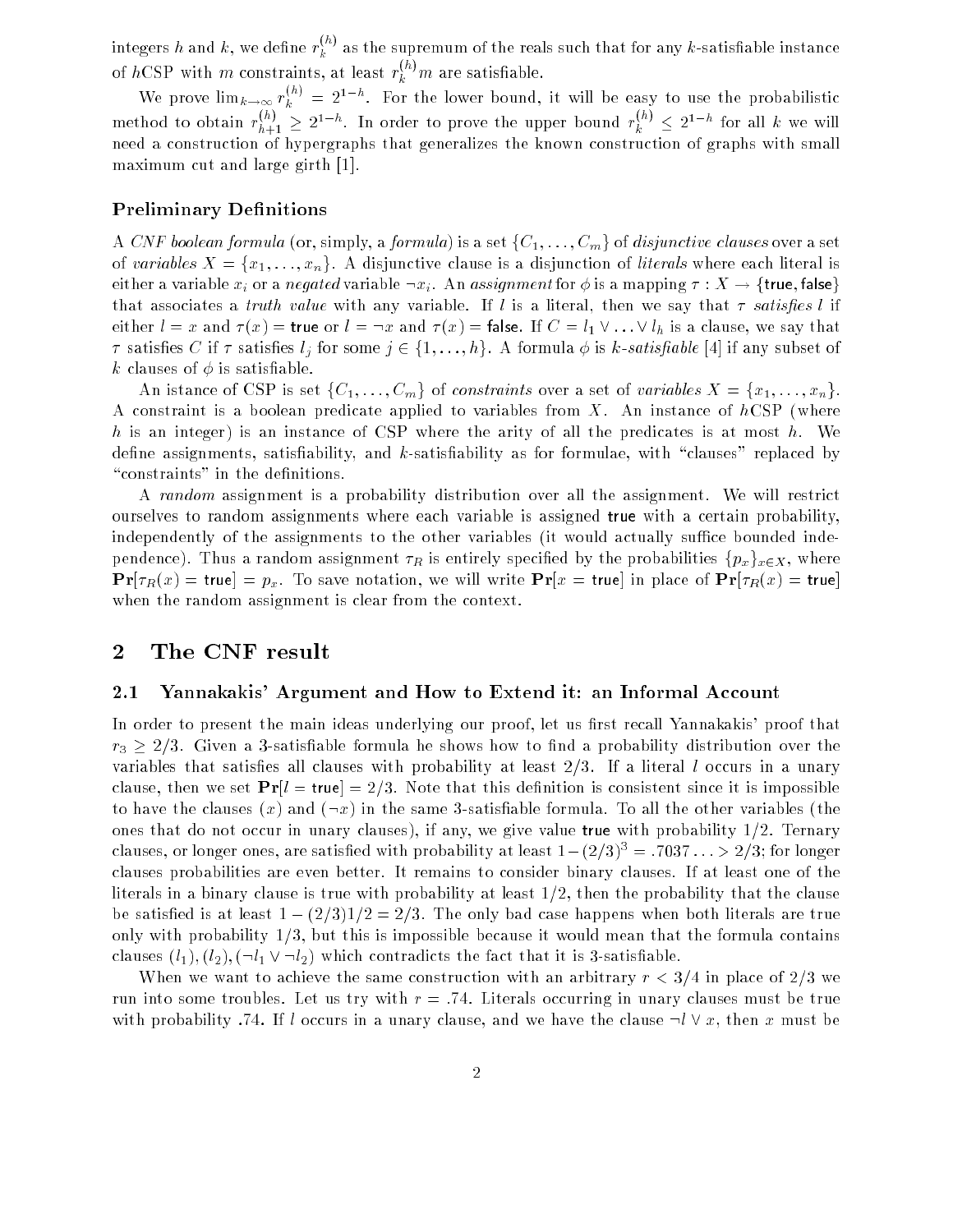true with probability at least  $1 - (1 - r)/r = .6486...$  Then we have to consider literals occurring with  $-x$  in a binary clause: they have to be true with probability at least :5991... There are three more cases to be considered (probabilities will be, respectively,  $0.566 \ldots 0.5406 \ldots$  and  $0.5191 \ldots$ ) And we still have to make sure that we are not introducing any inconsistency, and we have to deal with ternary and 4-ary clauses (clauses with 5 or more literal are satisfied with probability at least  $1 - (.74)^5 > .74.$ 

The above discussion leaves us with the idea that the range of values for the probabilities of the literals should be  $p_1 = r$ ,  $p_2 = 1 - (1 - r)/r$ ,  $p_3 = 1 - (1 - r)/p_2$ ,  $\ldots$   $p_k = 1 - (1 - r)/p_{k-1}$ . It is conforting that this sequence will eventually go below 1/2, where it can be stopped (Lemma 2).

We also note that, when we want to achieve a ratio close to 3/4, the numbers of cases to be considered explodes, and that a uniform method to deal with them has to be found.

In order to attribute probabilities to the literals in a uniform way, we introduce the idea of ranking them according to the depth of *proofs* of the literals in a simple propositional proof system, whose axioms are the clauses of the formula. This gives at the same time a uniform way to deal with clauses of different lenght and a simple method to show that the assignment of probabilities is consistent.

#### 2.2 The Actual Proof

The following definition gives the values that we will use in the probability distribution.

**Definition** 1 For any real  $r \neq 0$ , we define the sequence  $\{a_i\}_{i>1}$  as follows:

\n- $$
a_1^r = r
$$
;
\n- $a_{i+1}^r = 1 - (1 - r)/a_i^r$ .
\n

If we start from a number  $r < 3/4$ , the sequence eventually goes below  $1/2$ .

**Lemma 2** For any r such that  $1/2 < r < 3/4$ , a h(r) exists such that  $a_{h(r)} < .5$ 

**PROOF:** Assume not. Note that if  $a_i > 0$ , then  $a_{i+1} < a_i$ , as can be easily proved by induction. Then we have a monotonically decreasing sequence that is lower bounded by 0.5: such a sequence must have a limit, let it be x. Then x is a real root of the equation

$$
x = 1 - (1 - r)/x,
$$

that is,

$$
x^2 - x + 1 - r = 0.
$$

But such an equation has no real root when  $1 - 4(1 - r) < 0$ , that is when  $r < 3/4$ .

The following definition allows to *rank* literals and will be used to assign to each of them the right probability.

#### Definition 3 (Provability) Given a CNF formula  $\phi$ ,

- If  $(l) \in \phi$  then l is 1-provable in  $\phi$ .
- If  $\mathcal{I}:=\{i: j\in\mathbb{N}: j\in\mathbb{N}: j\in\mathbb{N}: j\in\mathbb{N}: j\in\mathbb{N}: j\in\mathbb{N}: j\in\mathbb{N}: j\in\mathbb{N}: j\in\mathbb{N}: j\in\mathbb{N}: j\in\mathbb{N}: j\in\mathbb{N}: j\in\mathbb{N}: j\in\mathbb{N}: j\in\mathbb{N}: j\in\mathbb{N}: j\in\mathbb{N}: j\in\mathbb{N}: j\in\mathbb{N}: j\in\mathbb{N}: j\in\mathbb{N}: j\in\mathbb{N}: j\in\mathbb{N$ provable in  $\phi$ .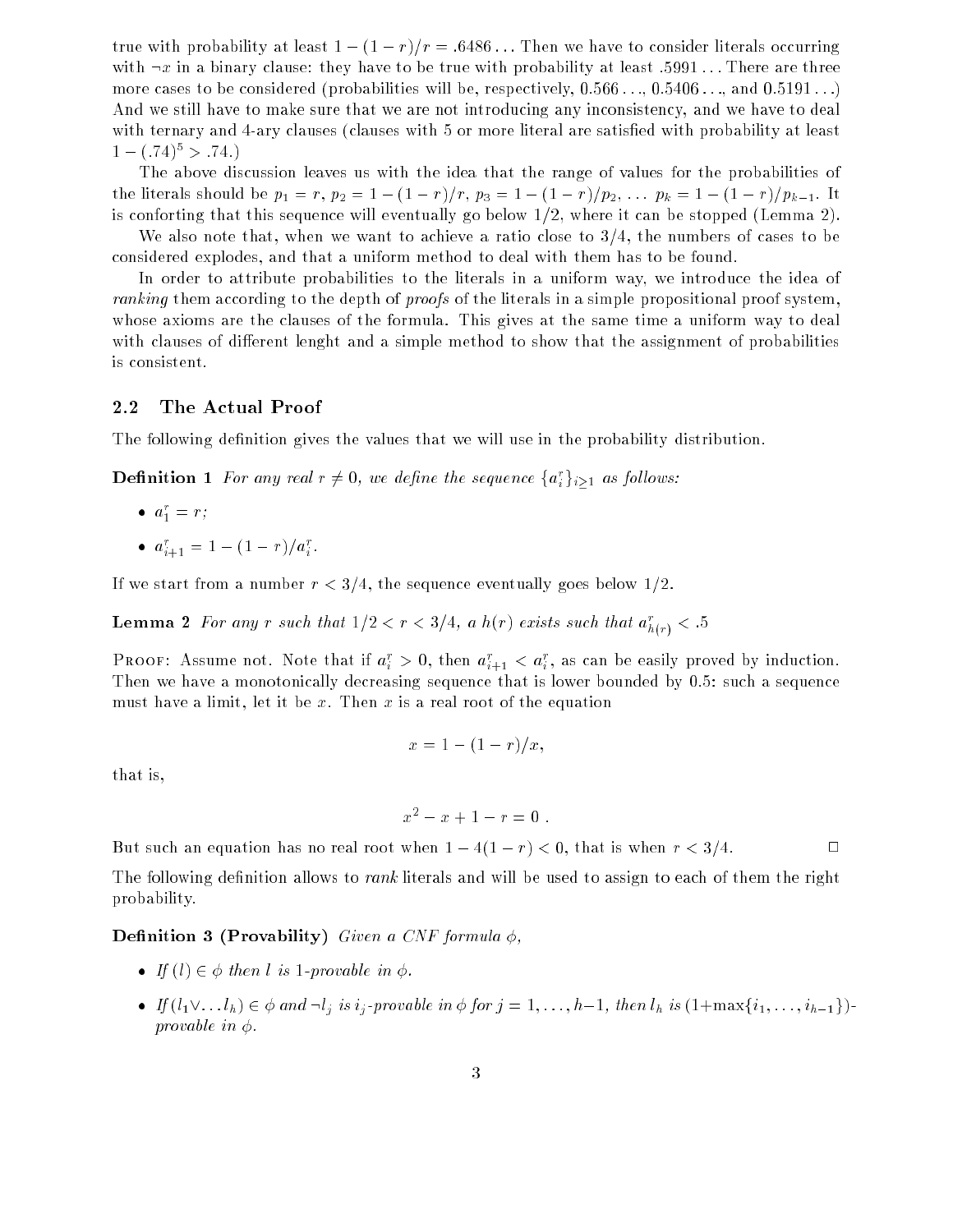A literal is exactly i-provable in  $\phi$  if i is the smallest integer such that it is i-provable in  $\phi$ .

**Lemma 4** Let  $\phi$  be a formula with clauses of lenght at most 4. If x is *i*-provable in  $\phi$  and  $\neg x$  is *j*-provable in  $\phi$ , then  $\phi$  is not  $(3^{i+1} + 3^{j+1} - 2)$ -satisfiable.

**PROOF:** Simple induction shows that when a literal l is i-provable in  $\phi$ , then a set  $S_l$  of at most  $3^{i+1}$  – 1 clauses of  $\phi$  exists such that any assignment that satisfies all the clauses in  $S_l$  must also satisfy l. Then, the set  $S_x \cup S_{\neg x}$  has at most  $3^{i+1} + 3^{j+1} - 2$  clauses, and no assignment can satisfy all of them.  $\Box$ 

The next theorem is clearly a sufficient condition to have  $\lim_{k\to\infty} r_k \geq 3/4$ .

**Theorem 5** For any r such that  $1/2 < r < 3/4$  a k exists (depending on r) such that for any  $k$ -satisfiable formula  $\phi$  we can find in polynomial time a probability distribution over the variables in such a way that any clause is satisfied with probability at least  $r$ .

**PROOF:** For any variable x, the probability  $p_x$  of x to be true will be a rational between r and  $1-r$ , and, in particular, between  $1/4$  and  $3/4$ . This implies that any 5-ary clause is satisfied with probability at least  $1 - (3/4)^5 > 3/4$ . Thus we only have to care about unary, binary, ternary and 4-ary clauses. Let us fix  $r < 3/4$  and let  $k = 2 \cdot 3^{h(r)+1} - 1$ . Let  $\phi$  be a k-satisfiable formula, and let  $\phi_4$  be the subset of clauses of  $\phi$  of lenght at most 4. Observe that if some literal is *i*-provable in  $\phi_4$ for some  $i \leq h(r)$ , then it is not possible that its complement is j-provable in  $\phi_4$  for some  $j \leq h(r)$ .

We shall use the values  $a_1, \ldots, a_{h(r)-1}, 0.5$  in our probability distribution. Let  $p_i = a_i$  for  $i = 1, \ldots, h(r) - 1$  and  $p_{h(r)} = 1/2$ . The probability distribution is as follows.

$$
\mathbf{Pr}[x = \mathsf{true}] = \begin{cases} p_i & \text{if } x \text{ is exactly } i\text{-provable in } \phi_4 \text{, for } i \le h(r) - 1 \\ 1 - p_i & \text{if } \neg x \text{ is exactly } i\text{-provable in } \phi_4 \text{, for } i \le h(r) - 1 \\ \frac{1}{2} & \text{otherwise} \end{cases}
$$

It should be clear that the definition above is consistent. Recall that the sequence  $p_1, \ldots, p_{h(r)}$  is decreasing. So if a variable x is exactly *i*-provable for some  $i < h(r)$ , the smaller is *i*, the larger is  $\mathbf{Pr}[x = \text{true}]$ .

**Claim 6** Under the probability distribution above, any clause of  $\phi$  is false with probability at most  $1 - r$ .

PROOF: The statement is easy for unary clauses and for clauses with five or more literals.

Let  $C = (l_1 \vee \ldots \vee l_h)$  be a clause with two or more literals; we assume  $Pr[l_1 = false] \le$  $\Pr[l_1 = \text{false}] \leq \ldots \leq \Pr[l_h = \text{false}]$ . If  $\Pr[l_2 = \text{false}] \leq 1/2$  then also  $\Pr[l_1 = \text{false}] \leq 1/2$ and  $Pr[C \text{ is false}] \leq 1/4 < 1-r$ . It remains to consider the case  $Pr[l_2 = \text{false}] > 1/2$ . Then  $-l_2$  is exactly i<sub>2</sub>-provable for some  $i_2 \leq h(r) - 1$ ; and also  $-l_3$  and  $-l_4$  (if present) are exactly  $i_3$ -provable (resp.  $i_4$ -provable) for some  $i_3 \leq i_2$  (resp.  $i_4 \leq i_2$ ). It follows that  $l_1$  is exactly  $i_1$ provable for some  $i_1 \leq i_2 + 1$ , and thus  $\Pr[i_1 = \text{false}] = 1 - p_{i_1} \leq 1 - a_{i_1} = (1 - r)/a_{i_1-1}$ , while  $\Pr[l_2 = \text{false}] = p_{i_2} = a_{i_2} \leq a_{i_1-1}$ . As a consequence, we have

$$
\mathbf{Pr}[C \text{ is false }] \leq \mathbf{Pr}[l_1 = l_2 = \mathsf{false}] \leq 1 - r
$$

 $\Box$ 

The theorem thus follows.  $\Box$ 

<sup>&</sup>quot;Note that if  $\imath_1\,=\,n(r)$  then  $\imath_1$  will be assigned probability  $1/2$  (that is exactly  $p_{i_1})$  not because it is exactly  $h(r)$ -provable, but because it is not *i*-provable for  $i < h(r)$  and, of course, neither its complement is (so  $l_1$  falls in the "otherwise" part of the definition).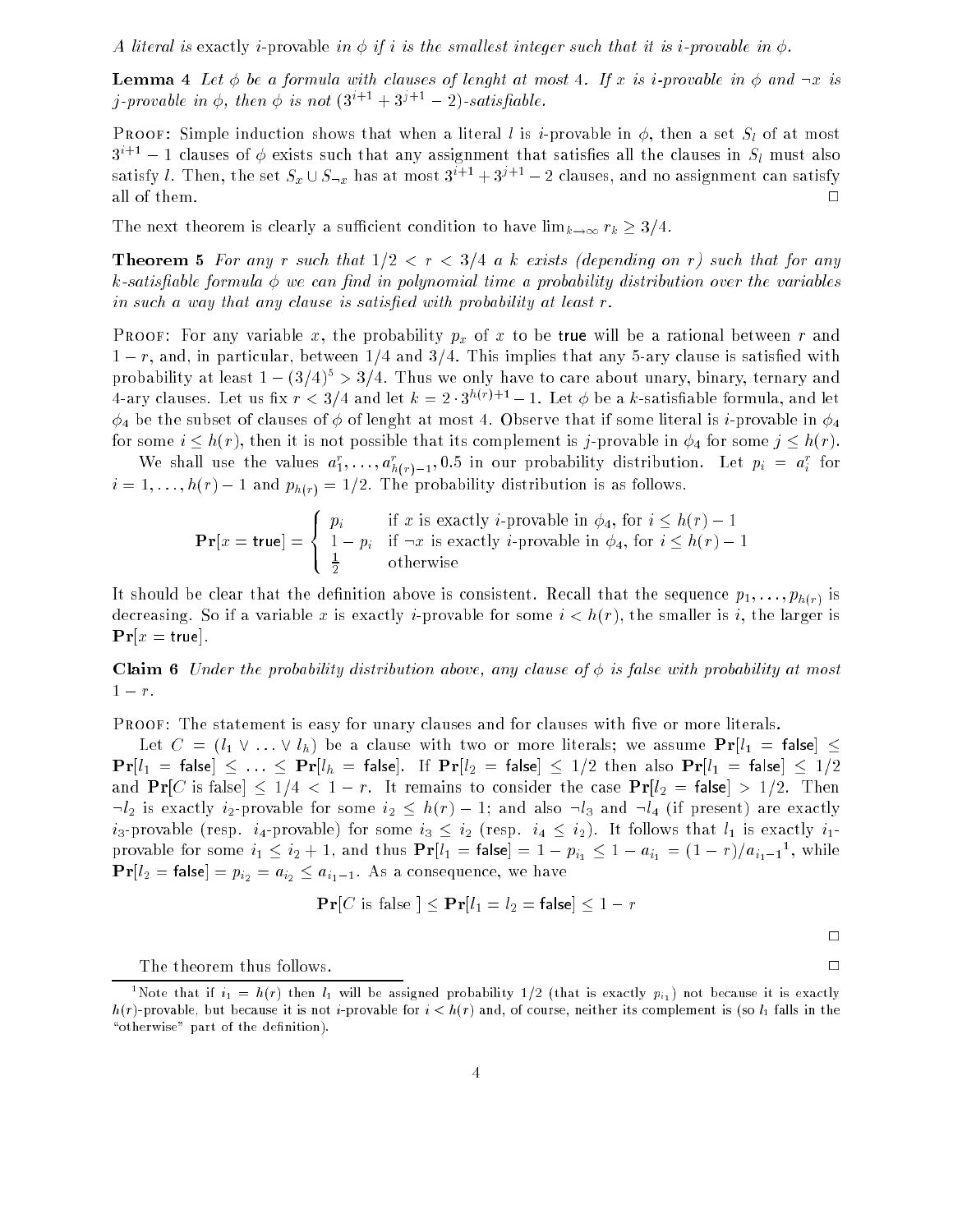### <sup>3</sup> Constraint Satisfaction Problems

**Lemma 7** Let  $\phi$  be a  $(h + 1)$ -satisfiable instance of hCSP. Then it is possible to satisfy at least a  $fraction$   $2^+$   $\degree$   $\degree$  of the constraints.

PROOF: We describe a random assignment that satisfies each constraint with probability at least  $2^{1-h}$ .

We say that a constraint is *conjunctive* if there is only one assignment of its variables that satisfies it. For any variable that occurs in a conjunctive constraint we set it to the value imposed by the constraint. This is consistent (otherwise the instance would not be 2-satisfiable). This partial assignment does not contradict any (non-conjunctive) constraint (otherwise the instance would not be  $(h + 1)$ -satisfiable). We give probability  $1/2$  to all the other variables. It is easy to see that any constraint that is not satisfied by the partial assignment is true with probability at least 2/2  $\degree$  indeed, either it is still  $h$ -ary and has two or more satisfying assignments, or its arity has been decreased by the partial assignment, and so it is true with probability at least  $1/Z^{\gamma-1}$ .  $\Box$ 

Let  $n$ ,  $r < 2^\circ$  ), and  $\kappa$  be fixed. We will show how to find a  $\kappa$ -satisfiable instance of  $n$ CSP such that only a fraction  $r$  of its constraints is simultaneously satisfiable.

We will use only one type of constraint, the hypercut<sup>h</sup> constraint, dened as follows

$$
\text{HYPERCUT}^h(x_1,\ldots,x_{h-1},y) \equiv (x_1 \neq y) \land (x_1 = \cdots = x_{h-1})
$$

For  $h = 2$  this is the xor constraint, that gives rise to a constraint satisfaction problem that is equivalent to 2-colorability.

For a set  $\varphi$  of hypercuth constraints, if hypercuth  $(x_1,\ldots,x_{h-1},y)\in\varphi$  then we say that, for any  $i = 1, \ldots, h-1$ ,  $x_i$  is adjacent to y (and that y is adjacent to  $x_i$ ) in  $\phi$ . A cycle of lenght l  $(l \geq 3)$  is a sequence of variables  $x_1, \ldots, x_l$  such that  $x_l$  is adjacent to  $x_1$  and  $x_i$  is adjacent to  $x_{i+1}$ for  $i = 1, \ldots, l-1$ . The reader should easily convince himself that  $\phi$  is satisfiable if and only if it does not contain a cycle of odd lenght. The next theorem is well known for the case  $h = 2$  [1].

**Lemma 8** For any integers  $\kappa$ ,  $n$ , and any  $\epsilon > 0$ , there exists a family of m hypercuth constraints such that no more than  $(2^{1-h} + \epsilon)m$  are simultaneously satisfiable and any k of them are satisfiable

Proof: [Sketch] To meet the second requirement we just have to construct an istance without short cycles of odd lenght. The following construction will work for all sufficiently large  $n$ . We fix a (small) constant  $\delta > 0$  and a (large) constant c such that

$$
2^{1-h}(1+\delta)/(1-2\delta) < 2^{1-h} + \epsilon
$$
\n
$$
2k(2c)^k \le \delta cn
$$
\n
$$
c \ge 6 \log e \log \frac{1}{\delta^2} 2^{h-1} \ .
$$

Let <sup>m</sup> = cn, and let s(n) = <sup>n</sup>  $(n-1)$ ) be all the possible  $HYPERCUT^h$  constraints over the variable set  $\{x_1, \ldots, x_n\}$ . Fix also we construct a random instance of hCSP by choosing each of the  $s(n)$ constraints independently with probability  $m/s(n)$ . We make the following claims:

1. With probability at least :9, the number of constraints in the random instance is at least  $m(1 - \delta)$ .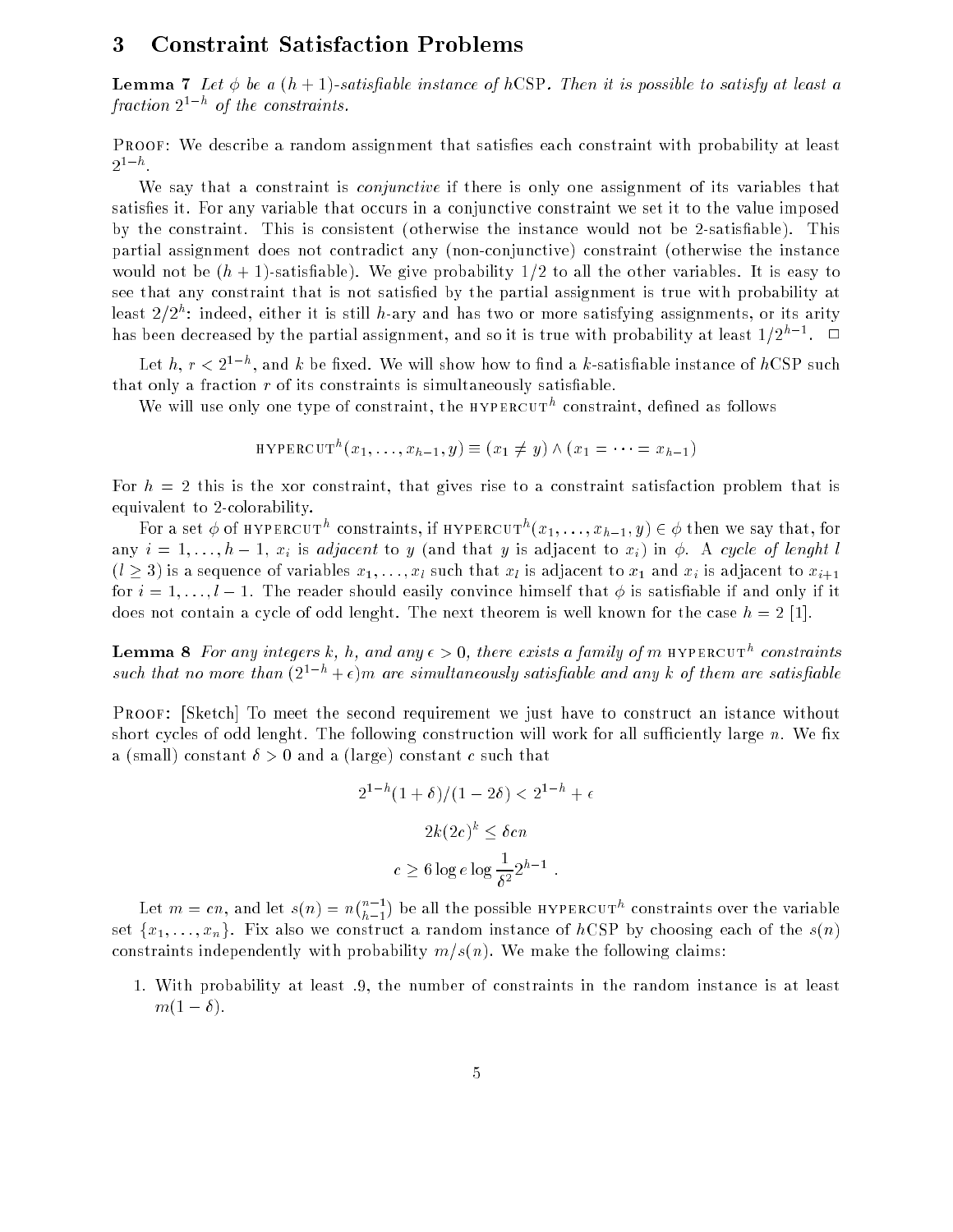- 2. With probability at least 9, the generated instance is such that any assignment satisfies at  $\max_{\mathcal{I}} \mathcal{I} = \min_{\mathcal{I}} \mathcal{I} + \mathcal{I}$  *m* constraints.
- 3. With probability at least .5, there are at most  $2\kappa(2c)^\gamma$  cycles of length  $\leq \kappa$  in the generated instance.

With positive probability a random instance will satisfy all the three properties. In particular, there will exist an instance satisfying such properties. By removing from it a constraint for each cycle of length  $\leq k$ , we obtain a new instance with no cycle of length  $\leq k$ ,  $m' \geq m(1 - 2\delta)$  constraints. and such that no assignment satisfies more than  $(2^++\epsilon) m$  constraints. This modified instance proves the lemma.

We now prove the three claims.

- 1. The average number of constraints is m. By Chernoff bounds, it will be at least  $(1 \delta)m$ with probability at least  $1-e^{-\sigma^2 m/2}$  which is larger than .9 for sufficiently large n.
- $\,$   $\,$  1. If we fix one the  $\,$  possible assignments, that gives value true to  $\,$  tn variables, and value false to  $(1-t)n$ , it will satisfy a randomly chosen constraint with probability

$$
t^{h-1}(1-t) + (1-t)^{h-1}t \le (1/2)^{h-1}
$$

From Chernoff bounds, the probability that, for a random instance, there exists an assignment satisfying more than  $mz^2$  and  $t=0$  ) constraints is at most

$$
2^n e^{-\delta^2 2^{1-h} cn/3} \le 2^{-n} \le .1
$$

for sufficiently large  $n$ .

3. There are  $n(n-1)\cdots(n-l+1)$  possible cycles of length l. Thus, there are at most kn<sup>o</sup> cycles of length  $\leq k$ . Two fixed nodes are adjacent with probability at most  $2c/n$ . Thus the cycle exists with probability at most (zc/n)". The average is at most  $\kappa(ze)$ "; with probability at most :5 the actual number is more than twice the average.

 $\Box$ 

**Theorem 9** For any  $h \geq 2$ ,  $\lim_{k \to \infty} r_k^{\gamma, \gamma} = 2^{1-h}$ .

# <sup>4</sup> Conclusions

It is a startling coincidence that  $3/4$  is the integrality gap of the tighter known linear program- $\min$ g relaxation of MAA SAT [2] and that 21 h is the integrality gap of the tighter known linear programming relaxation of MAX  $hCSP$  [6]. It would be interesting to understand if this fact has some explanation.